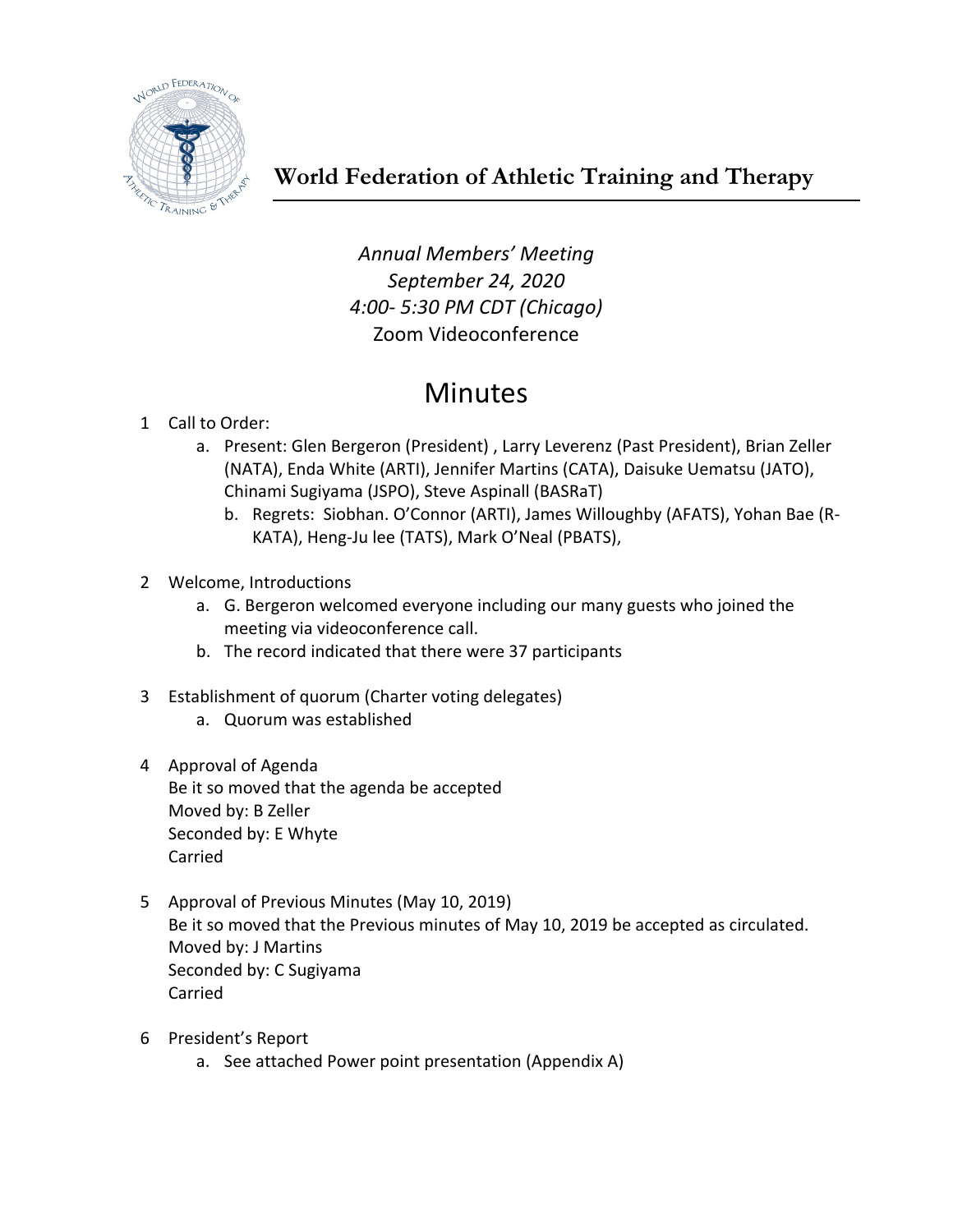- 7 New Business
	- a. Strategic Plan
		- i. The strategic planning meeting was hosted January 25- 27 2020 in Dallas Texas.
		- ii. The strategic Goals are:
			- 1. Promote Athletic Training and Therapy globally
			- 2. Disseminate Knowledge and Skills
			- 3. Engage WFATT membership
			- 4. Facilitate collaboration
			- 5. Optimize organizational effectiveness
			- 6. Nurture our Social Consciousness
	- b. Financial Report (J. Milgram)
		- i. See appendix B

Be it so moved that the 2019-20 financial statement be adopted as circulated. Moved by: B Zeller Seconded by: C Sugiyama Carried

c. Appointment of Auditor

Be it so moved that Milgram and Milgram be retained as accountant for 2020-21 Moved by: S Aspinall Seconded by: J Martins Carried

d. Election of Directors

Be it so moved that the following individuals be approved as members of the Board for a two-year term:

- Allen Willoughby (AFATS)
- Jennifer Martins (CATA)
- Chinami Sugiyama (JSPO)
- Brian Zeller (NATA)
- Heng-Ju Lee (TATS)

Moved by: D Uematsu Seconded by: S Aspinall Carried

e. Election of Officers (two positions)

Be it so moved that the following two Board Members be elected as Vice Presidents on the executive committee for a two-year term:

Dr. Siobhan O'Connor (ARTI)

Dr. Brian Zeller (NATA)

Moved by: E Whyte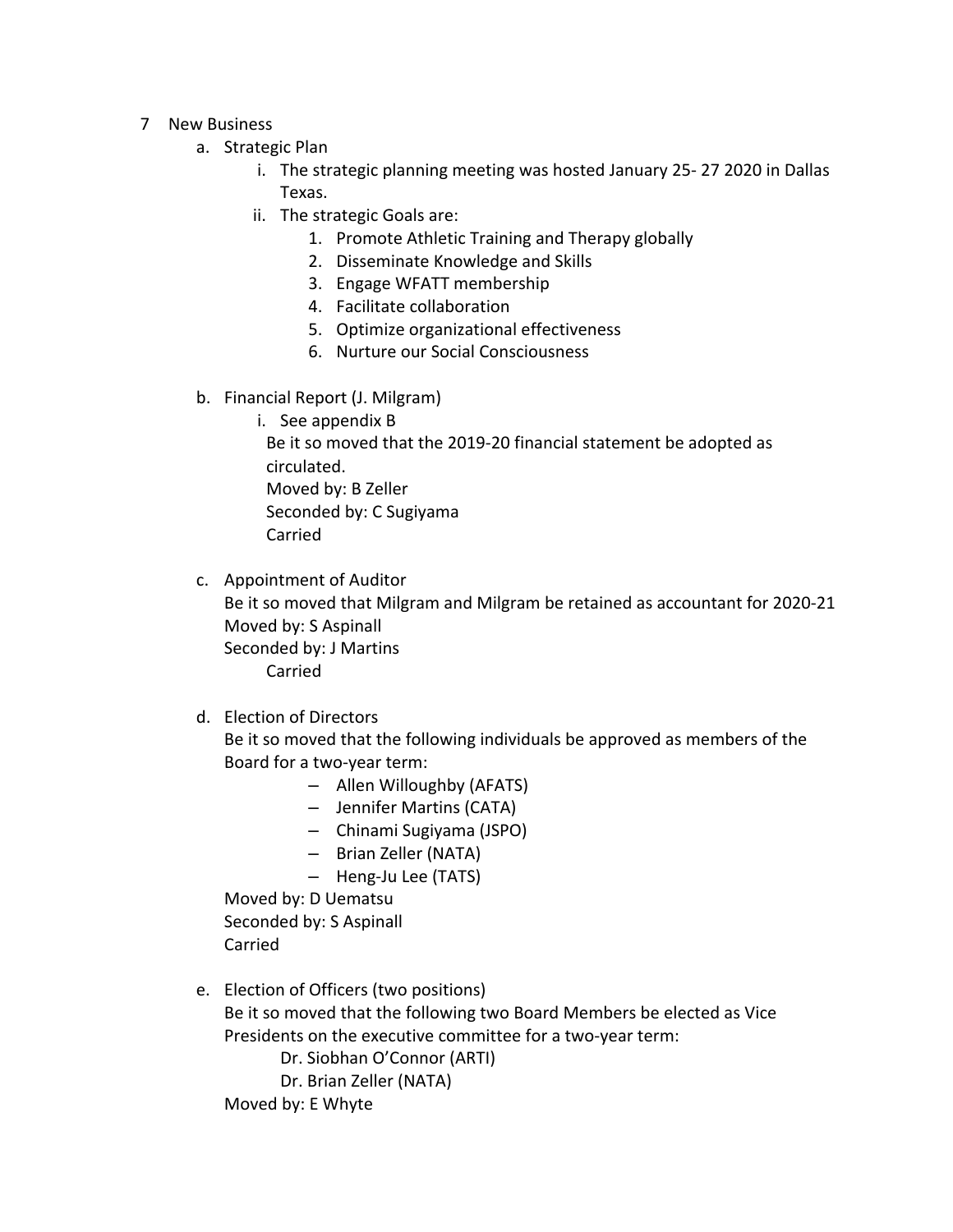Seconded by: J Martins Carried

- f. 2022 World Congress
	- i. N. Ewachewski from the CATA/MATA gave an update on the 2022 World Congress May 4-7 2022 in Winnipeg, Manitoba Canada
- g. 2023 World Congress Bid Applications
	- i. G. Bergeron reported that calls for application to host the 2023 World Congress will be distributed to the membership later this month.

# 8 Adjournment

Be it so moved that the 2020 Annual Members Meeting be adjourned:

Moved by: S Aspinall Seconded by: C Sugiyama Carried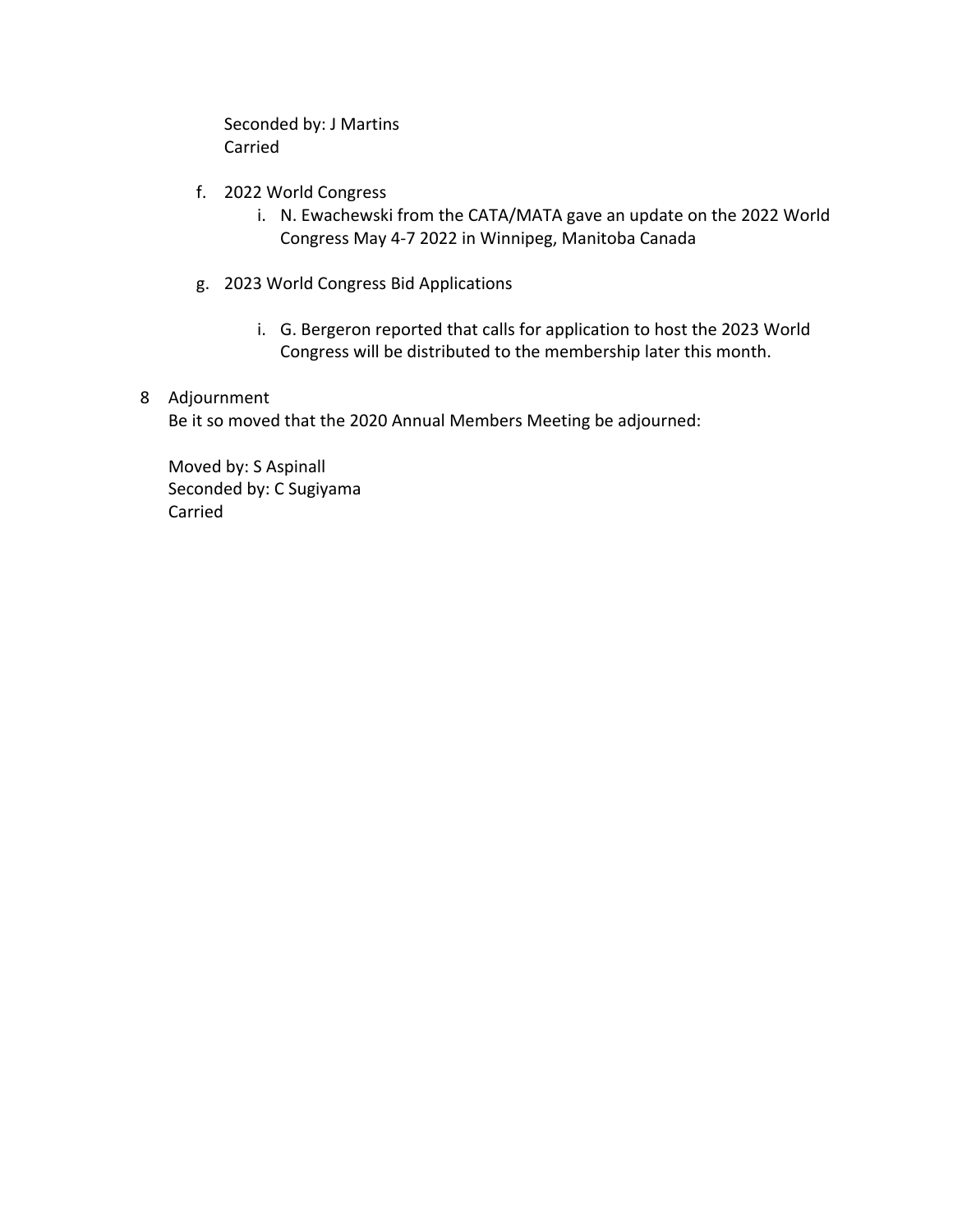# **Appendix A: President's Report**

- President's Report
- WFATT  $20<sup>th</sup>$  year Anniversary
- First full year of operation under the new By-law
	- Membership includes:
		- 10 Voting Members (10)
		- 29 Academic Institutions (14)
		- 3 Associate Members (2)
		- 2 Allied Health Professions Members (0)
	- 44 members, 12 countries, 5 continents
- Strategic Plan 2020
	- Previous plan developed in 2016
	- Meeting January 2020 in Dallas

#### **Vision Statement**

• *Athletic Training & Therapy is an integral member of the international healthcare community. (2020)*

#### **Mission Statement**

- *Provide leadership, cultivate collaboration, champion the Athletic Training and Therapy profession globally and contribute to a healthier world. (2020)* **Values**
- **Passion – Diversity – Integrity – Collaboration – Leadership**
- **Strategic Goals**
- Promote Athletic Training and Therapy globally
	- Disseminate Knowledge and Skills
	- Engage WFATT membership
	- Facilitate collaboration
	- Optimize organizational effectiveness
	- Nurture our Social Consciousness
- **What has been accomplished**
- **Marketing and Promotion Committee**
	- Jacob Resch (USA) (Co-Chair)
	- Samuel Walton (USA) (Co-Chair)
	- Pete Dewar (USA) Webmaster
	- Eva Frank (USA) -Member Profile Development / Interest Stories
	- Hyung Rock Lee (Japan),– Member Identification and Recruitment
	- Alex Remus (Ireland)– Social Media Interaction
- Social Media by the Numbers
	- 2,027 followers on Facebook
	- 928 followers on Twitter
	- 508 followers on Instagram
	- 131 followers on LinkedIn
	- 88 countries have visited our website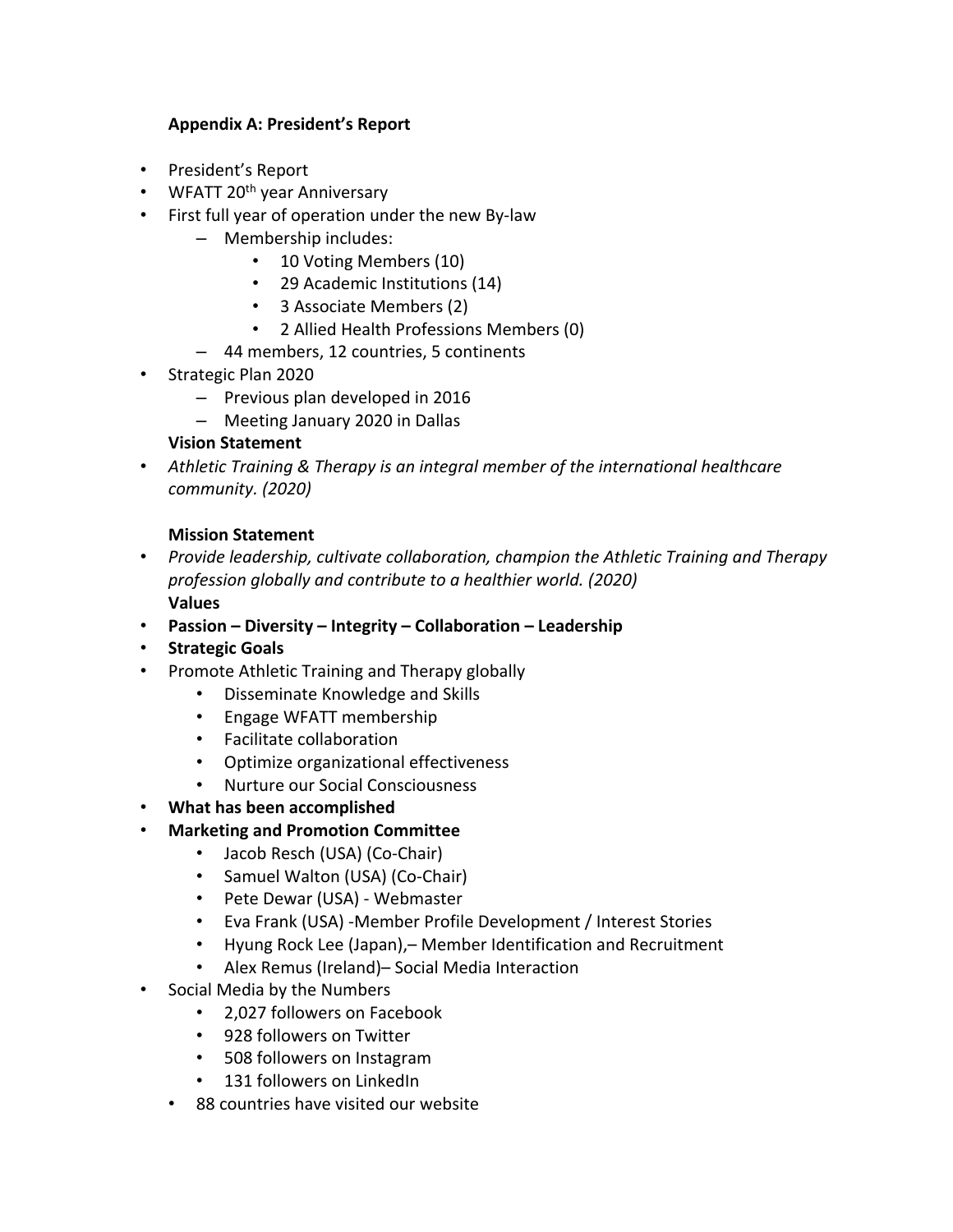• Visit us at: WFAT.org

## • **Academic Institutions Committee**

- Anthony Breitbach (USA)
- Valerie Herzog (USA)
- Scott Lawrence (USA)
- Ella Been (Israel)
- Oliver Blenkinsop (UK)
- Siobhan O'Connor (Ireland)- Executive Liaison
- Brian Zeller (USA)- Executive Liaison
- List of Activities and Accomplishments:
	- Expanded number of member institutions
	- Assisted in marketing efforts
	- Started Academic Institutions member Facebook page to enhance collaboration and communication
	- NATA News article on recruiting and supporting international students during their academic program

# • **Education and Research Committee**

- Richard Moss (Chair)- UK
- Colin King-Canada
- Sentaro Koshida- Japan
- Hideyuki "E" Izumi- Japan
- Peter Friesen- USA
- Stavros Daoukas- Greece
- Larry Leverenz (WFATT Liaison)- USA
- List of Activities and Accomplishments:
	- Reviewed first draft of WFATT Academic Program Development Guidelines
	- Reviewed first draft of WFATT Request to Survey Guidelines
	- Completed review and shortlisting of abstract submissions for WFATT World Congress, Japan.
- International Outreach
	- Jordan Qusai Initiative
	- Bahamas
	- Trinidad Tobago
	- Israel
	- New Zealand
	- Patron to IOC Injury Prevention conference
- Memorandum of Understanding
	- Armenian State Institute of Physical Culture and Sport
- Global Outreach cont'd
- Continental Strategic Initiatives
	- EU Strategic Initiative
		- Steve Aspinall (UK)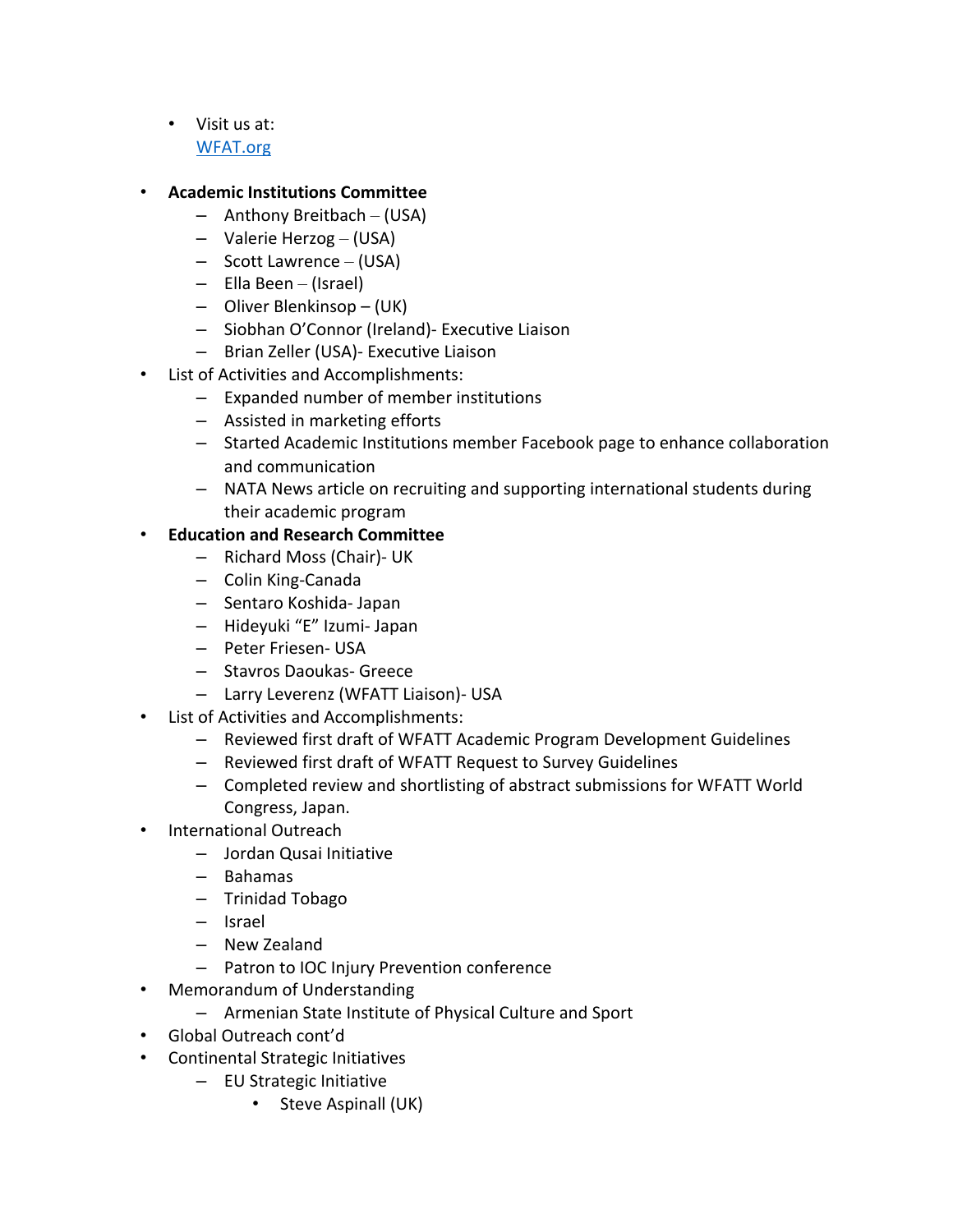- Siobhan O'Connor (Ireland)
- Stavros Daoukas
- Marco Manco
- Asian Strategic Initiative
	- Daisuke Uematsu
	- Yohan-Bae
	- Chinami Sugiyama
- **Webinars**
- 16 May 2020. President's Roundtable
- 4 August 2020
	- Introduction to Item Writing and Microsoft Forms for e-Assessment in Athletic Training & Therapy - Dr. Paul Geisler EdD, ATC
- 23 July 2020
	- Development of a Collaborative, Simulation-Based Virtual Athletic Training Clinic - Dr. Luzita Vela, PhD, LAT, ATC
- 29 May 2020
	- Programmatic Assessment in a Remote World: Using Technology & Evidence in Athletic Training & Therapy Education - Paul R. Geisler
- 23 September 2020
	- *Perceived Job Satisfaction and Interprofessional Collaboration in International Sports Science and Sports Medicine. Dr. Anthony Breitbach and Dr. Gert Ulrich*
- Upcoming Seminar:
- 18 November
	- Dr. Dennis Caine Prof Emeritus University of North Dakota
	- *Primary Physeal Stress Injuries in Young Athletes*
- Podcasts
	- In partnership with Sports Medicine Broadcast to host three podcasts:
		- 5 March What is the WFATT
		- 17 April Clinical coordinators and COVID 19
		- 22 September International AT students and COVID 19
- Going Forward
	- Increased engagement of Academic Institutions
		- AT Day
		- Facebook
- Recruitment of Special area AT organizations
	- AFATS. PBATS,
- International awareness (IOC, FIMS, ICSSPE, WHO etc)
- Increased corporate sponsorship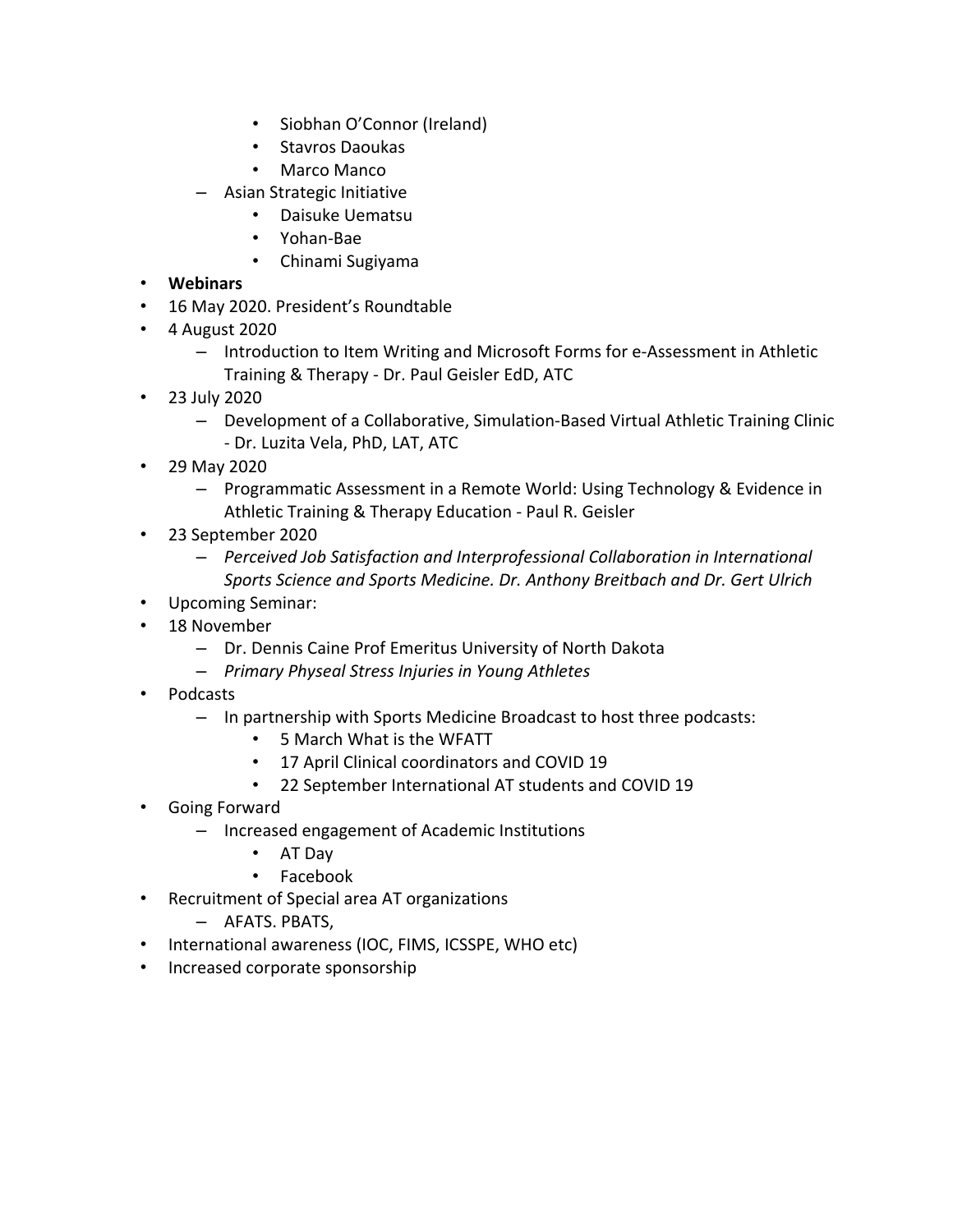# **Appendix B: Financial Report**

# WORLD FEDERATION OF ATHLETIC TRAINING AND THERAPY FINANCIAL STATEMENTS JUNE 30, 2020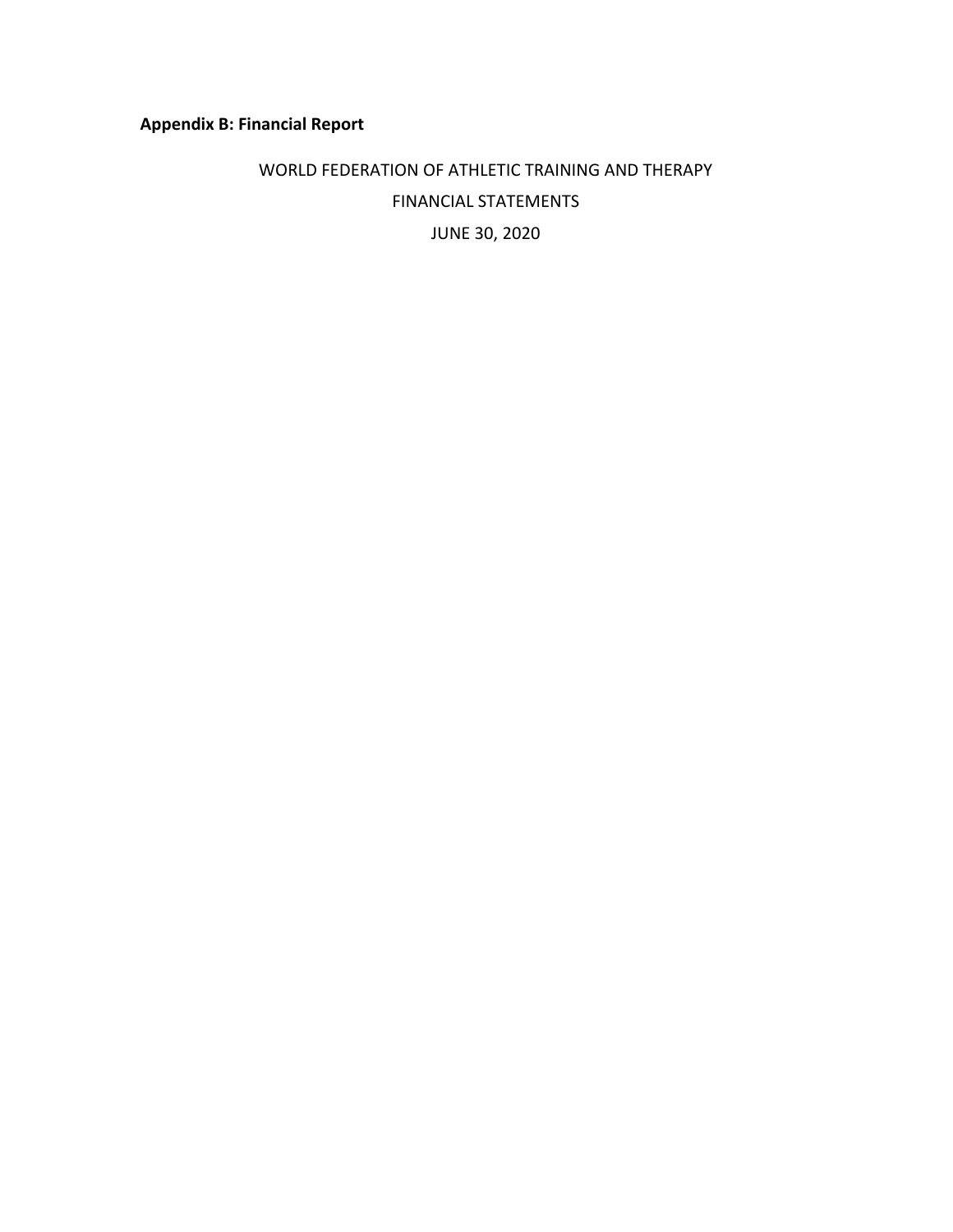# WORLD FEDERATION OF ATHLETIC TRAINING AND THERAPY JUNE 30, 2020

#### **CONTENTS**

|                                        | Page           |
|----------------------------------------|----------------|
| <b>NOTICE TO READER</b>                | 1              |
| <b>FINANCIAL STATEMENTS</b>            |                |
| <b>Statement of Financial Position</b> | $\overline{2}$ |
| Statement of Income and Net Assets     | 3              |
| Notes to the Financial Statements      | $4 - 5$        |
|                                        | Page 1         |

# **JEFFREY D. MILGRAM PROFESSIONAL CORPORATION**

Chartered Professional Accountant/Licensed Public Accountant

5255 Yonge Street, Suite 700, Toronto, Ontario M2N 6P4 Telephone: 416-221-3298 ext.127 Fax: 416-221-7005 E-Mail: jmilgram@milgramandmilgram.com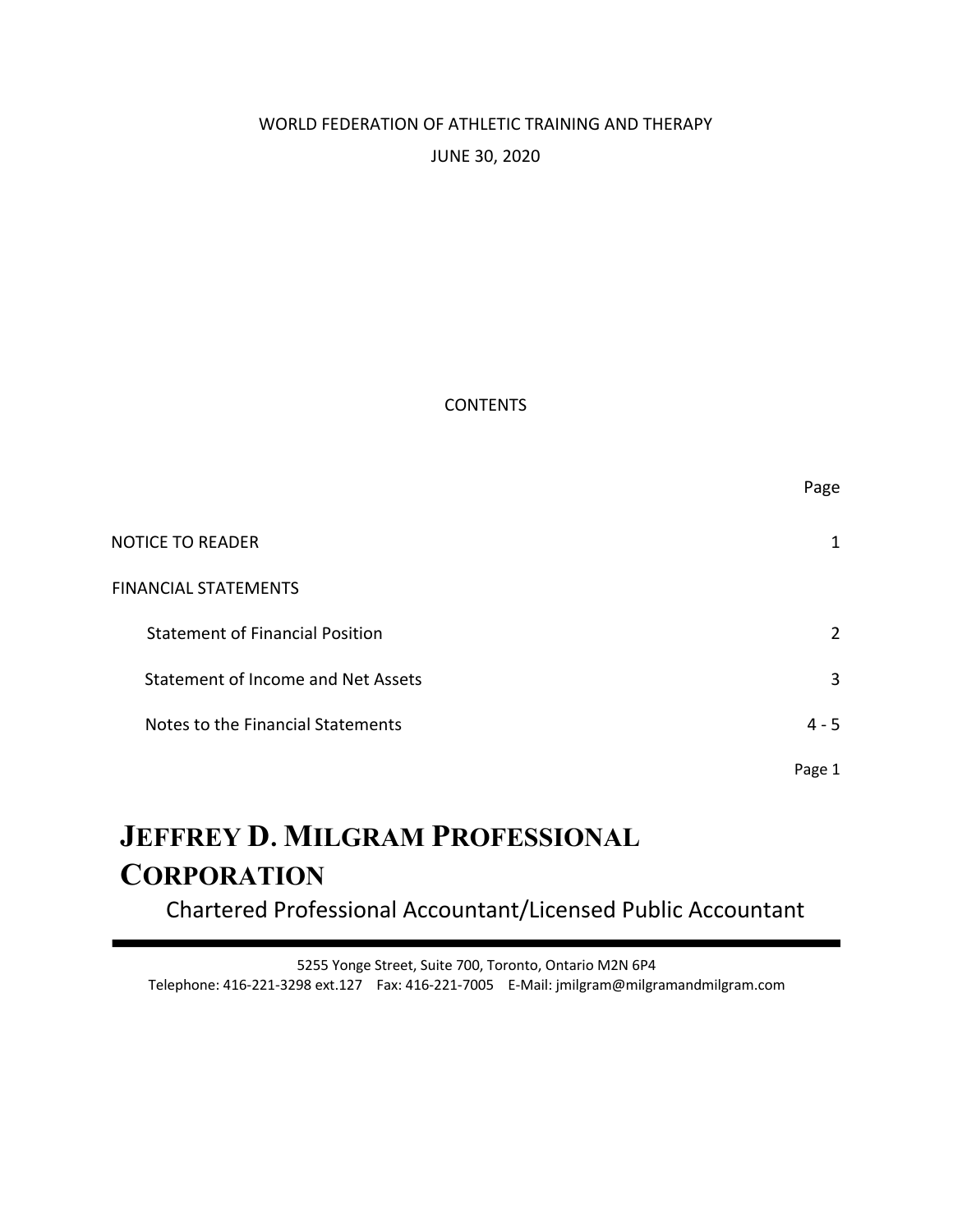#### NOTICE TO READER

On the basis of information provided by management, I have compiled the statement of financial position of World Federation of Athletic Training and Therapy as at June 30, 2020 and the statement of income and net assets for the year then ended. I have not performed an audit or a review engagement in respect of these financial statements and, accordingly, I express no assurance thereon. Readers are cautioned that these statements may not be appropriate for their purposes.

Igram Professional Corporation

JEFFREY D. MILGRAM PROFESSIONAL CORPORATION Authorized to practise public accounting by The Institute of Chartered Professional Accountants of Ontario

TORONTO, ONTARIO JULY 23, 2020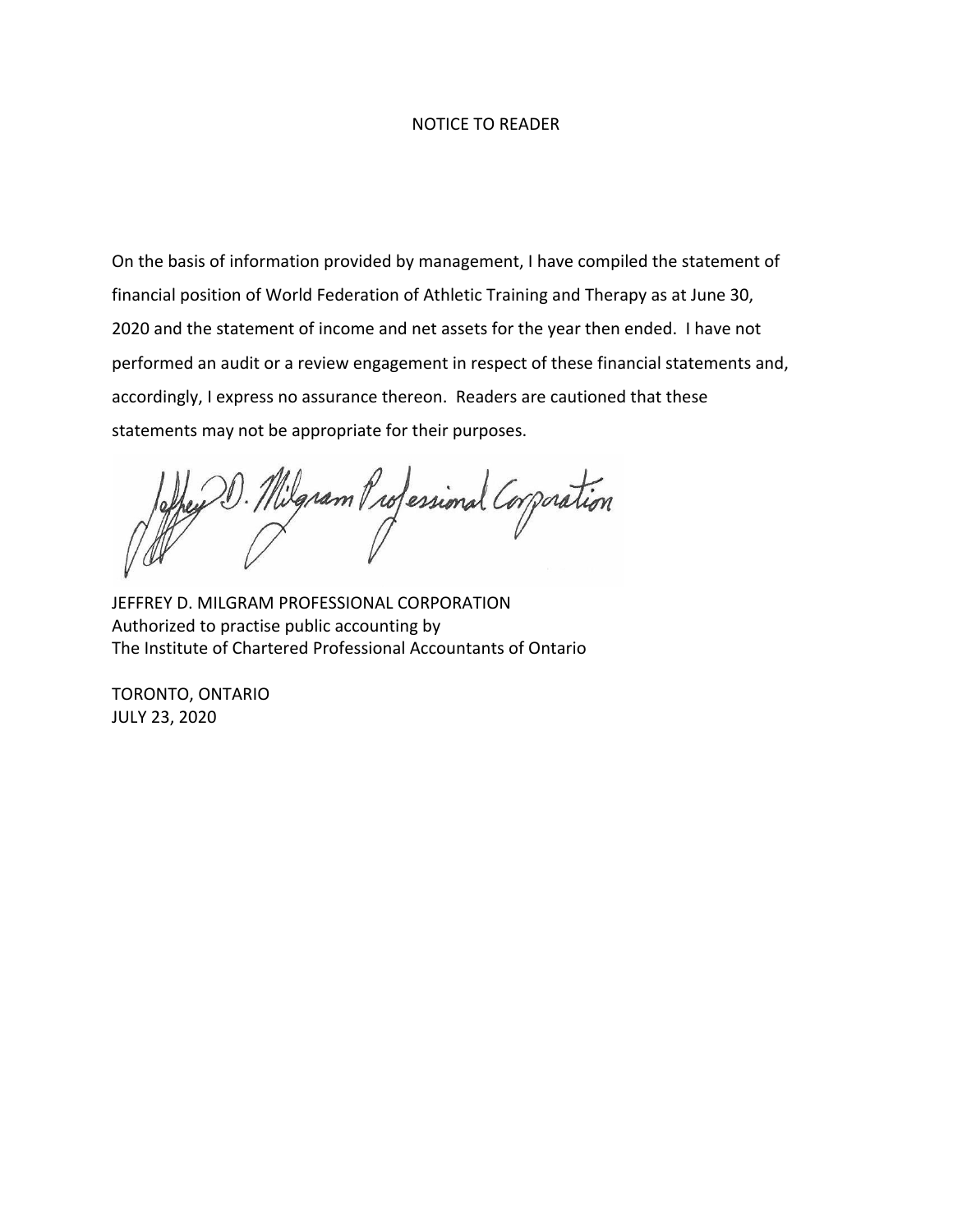Page 2

# **WORLD FEDERATION OF ATHLETIC TRAINING AND THERAPY BALANCE SHEET AS AT JUNE 30, 2020**

|                                              | 2020          |
|----------------------------------------------|---------------|
| <b>ASSETS</b>                                | \$            |
| <b>CURRENT</b>                               |               |
| Cash<br>Accounts receivable                  | 96,786<br>603 |
| Prepaid insurance                            | 889           |
|                                              | 98,278        |
| LIABILITIES AND NET ASSETS                   |               |
| <b>CURRENT</b>                               |               |
| Accounts payable and accrued liabilities     | 2,500         |
| <b>DEFERRED REVENUE</b>                      |               |
| Deferred contributions related to operations | 604           |
|                                              | 3,104         |
| UNRESTRICTED NET ASSETS                      | 95,174        |

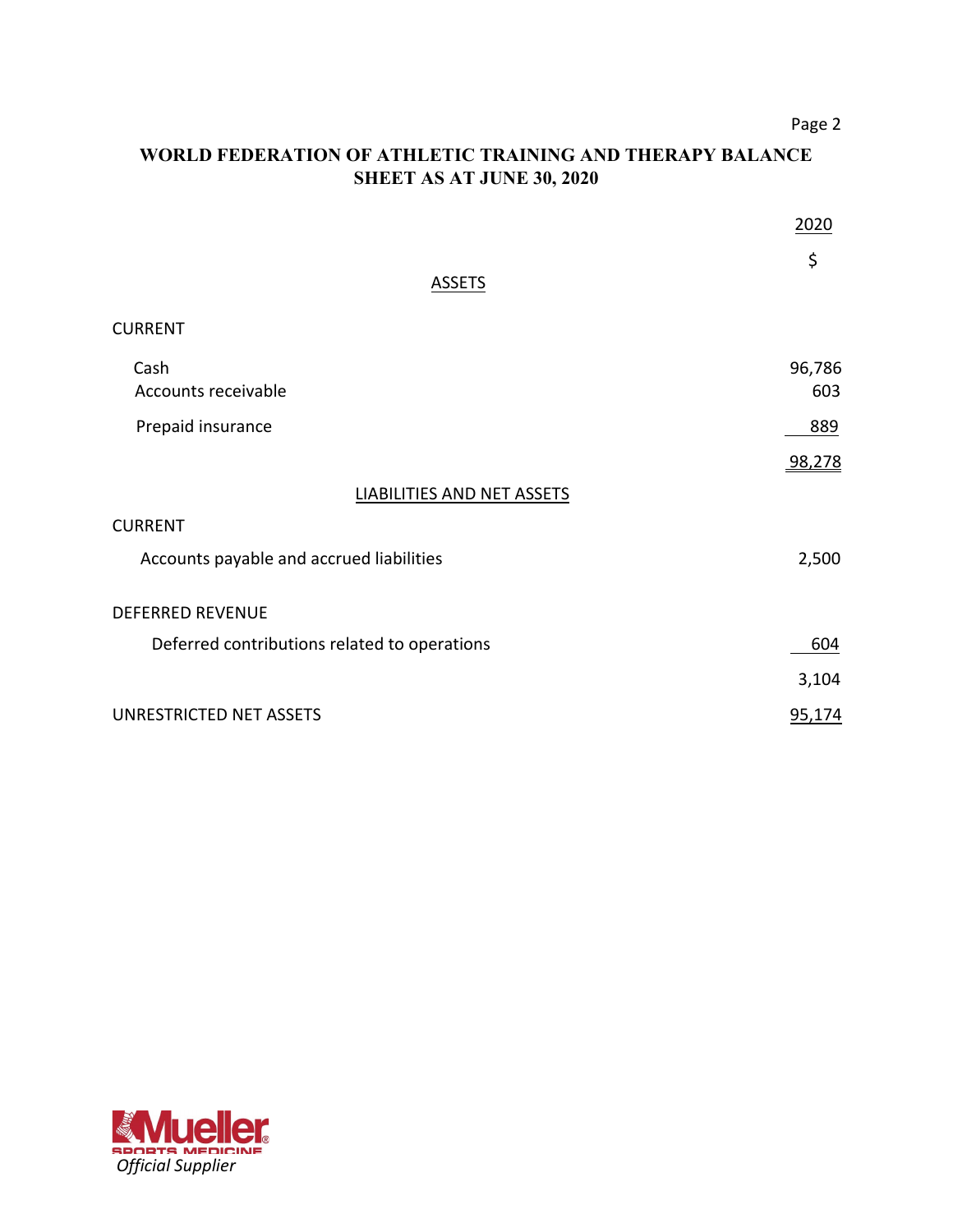APPROVED BY THE BOARD:

| <b>DIRECTOR</b>                    | <b>DATE</b>                                                 |
|------------------------------------|-------------------------------------------------------------|
|                                    | Page 3<br>WORLD FEDERATION OF ATHLETIC TRAINING AND THERAPY |
|                                    |                                                             |
| STATEMENT OF INCOME AND NET ASSETS |                                                             |
|                                    | FOR THE YEAR ENDED JUNE 30, 2020                            |
|                                    |                                                             |
|                                    | 2020                                                        |
|                                    | \$                                                          |
| <b>REVENUES</b>                    |                                                             |
| <b>Conference Revenue</b>          | 4,568                                                       |
| Membership fees                    | 46,084                                                      |
| Sponsorship                        | 13,269                                                      |
| Sundry income                      | 397                                                         |
|                                    | 64,318                                                      |
| <b>EXPENSES</b>                    |                                                             |
| Advertising and marketing          | 1,283                                                       |
| Bank charges                       | 804                                                         |
| <b>SAME DE LA PROPERTY</b>         |                                                             |

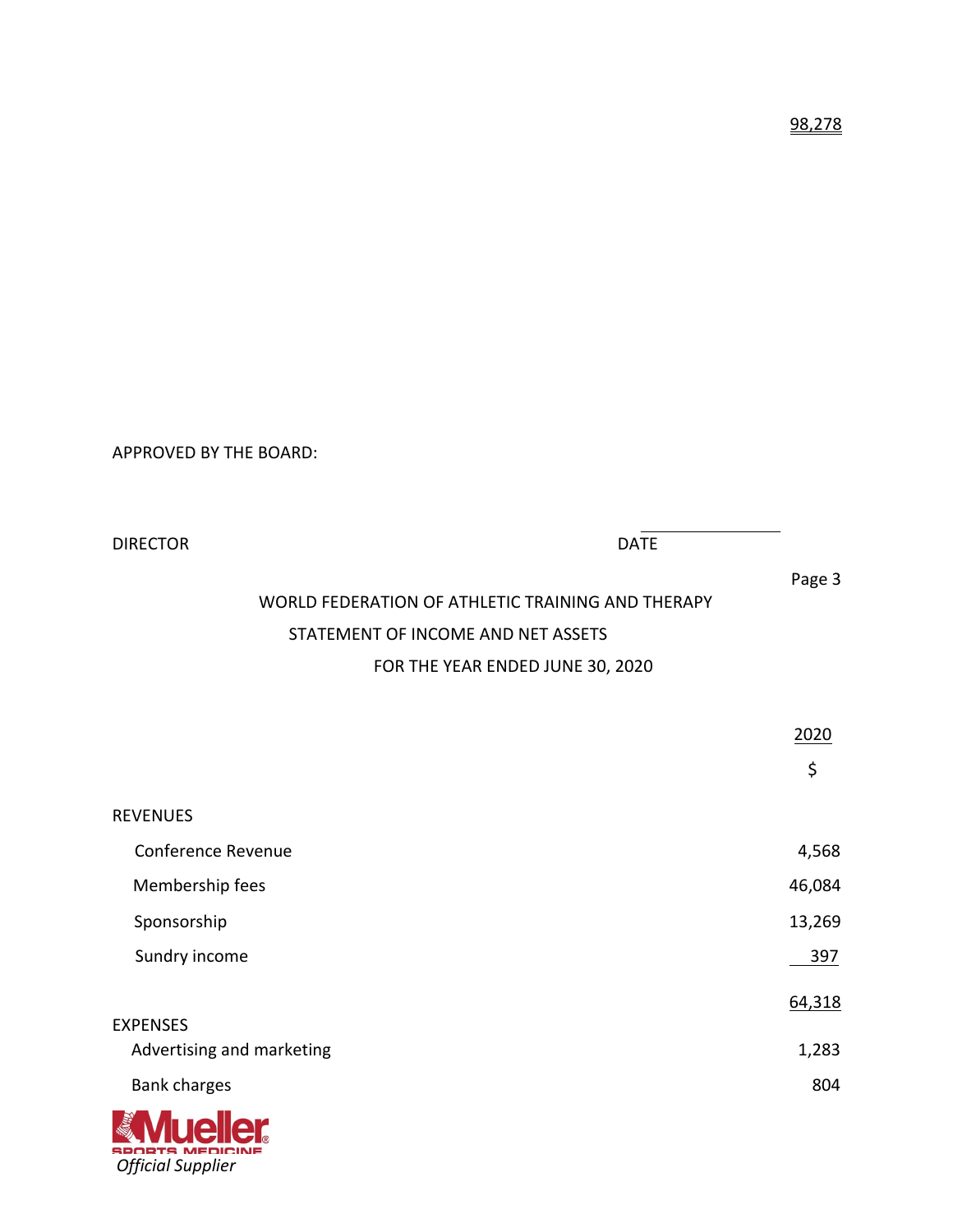| Insurance                        | 889           |
|----------------------------------|---------------|
| Legal Fees                       | 357           |
| <b>Accounting Fees</b>           | 2,500         |
| Meeting expenses                 | 6,321         |
| Membership and dues              | 406           |
| Travel                           | 9,624         |
| Foreign exchange (gain)/loss     | (35)          |
|                                  | 22,149        |
| NET EXCESS REVENUE OVER EXPENSES |               |
| <b>FOR THE YEAR</b>              | 42,169        |
| NET ASSETS, AT BEGINNING OF YEAR | 53,005        |
| NET ASSETS, AT END OF YEAR       | <u>95,174</u> |

Page 4

# **WORLD FEDERATION OF ATHLETIC TRAINING AND THERAPY NOTES TO THE UNAUDITED FINANCIAL STATEMENTS JUNE 30, 2020**

# **1. Operations and Accounting Framework Operations**

World Federation of Athletic Training and Therapy is a federally incorporated not-

forprofit corporation without share capital operating out of the Province of Manitoba,

Canada.

The organization provides leadership to advance the international interests of its

members for the common goal of optimal health care for physically active populations.

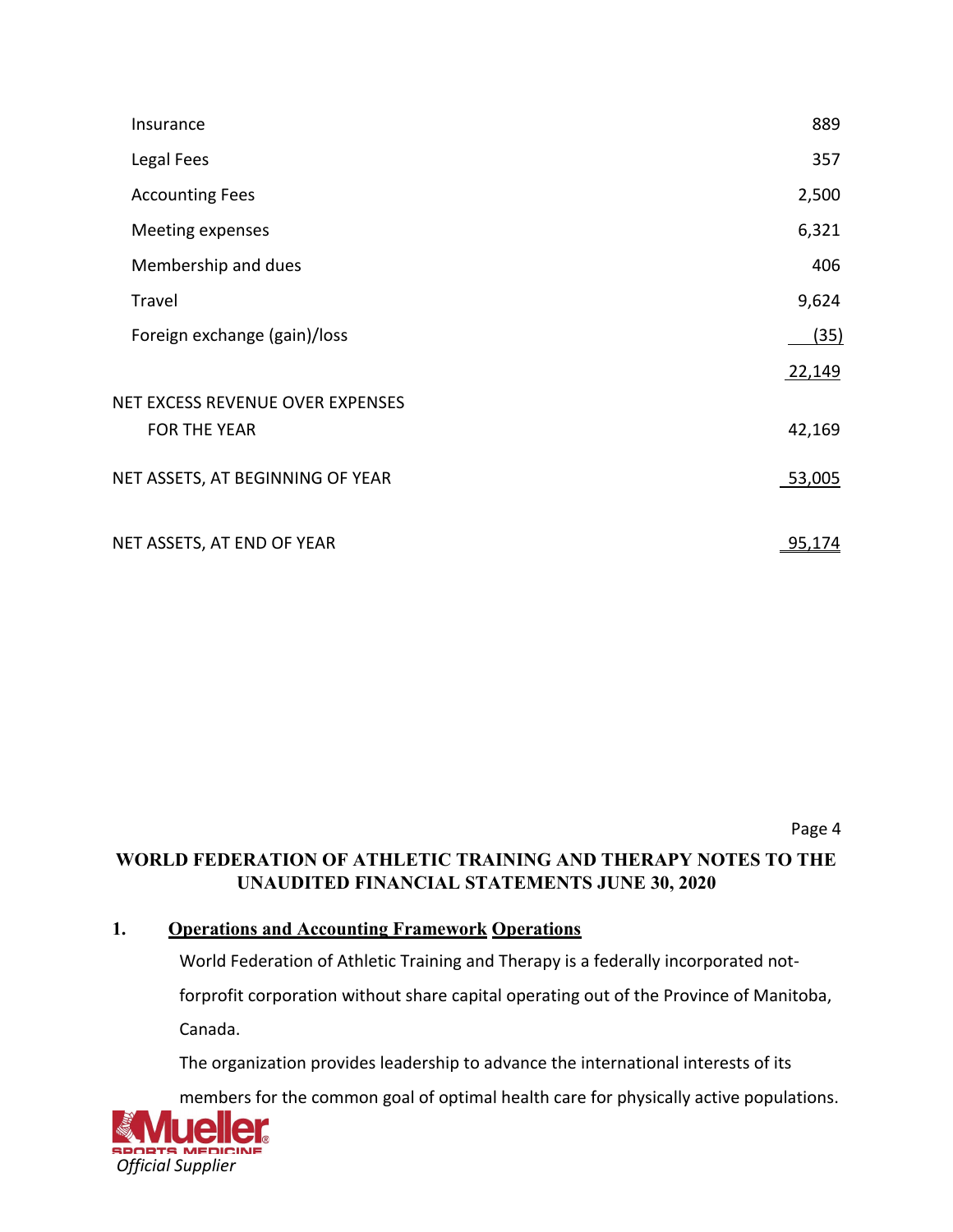### **Accounting Framework**

The Organization prepares its financial statements in accordance with the Institute of Chartered Professional Accountants of Canada (CPA, Canada) Handbook, Part III, Canadian accounting standards for not-for-profit organizations (ASNPO).

# 2. Significant Accounting Policies

The corporation prepares its financial statements using the following significant policies: **Basis of Accounting**

These financial statements were prepared using the accrual basis of accounting. The accrual basis recognizes revenues as they become available and measurable; expenses are recognized as they are incurred and measurable as a result of receipts of goods or services and the creation of a legal obligation to pay.

#### **Income Recognition**

The Organization follows the deferral method of accounting for contributions. Restricted contributions are recognized as revenue in the year in which the related expenses are incurred. Unrestricted contributions are recognized as revenue when received or receivable if the amount to be received can be reasonably estimated and collection is reasonably assured. Revenues generated from sponsorships, memberships and member services and events are recognized as revenue as received or receivable if the amount to be received can be reasonably estimated and collection is reasonably assured. Revenues pertaining to donations are recognized when received. Interest is recognized as earned.

Page 5

# **WORLD FEDERATION OF ATHLETIC TRAINING AND THERAPY NOTES TO THE UNAUDITED FINANCIAL STATEMENTS JUNE 30, 2020**

# **2. Significant Accounting Policies Contributed Services**

Donations of materials which are not normally purchased by the Organization are not recorded in the accounts. The work of the Organization is also heavily dependent on the voluntary service of its members. Since these services are not normally purchased by

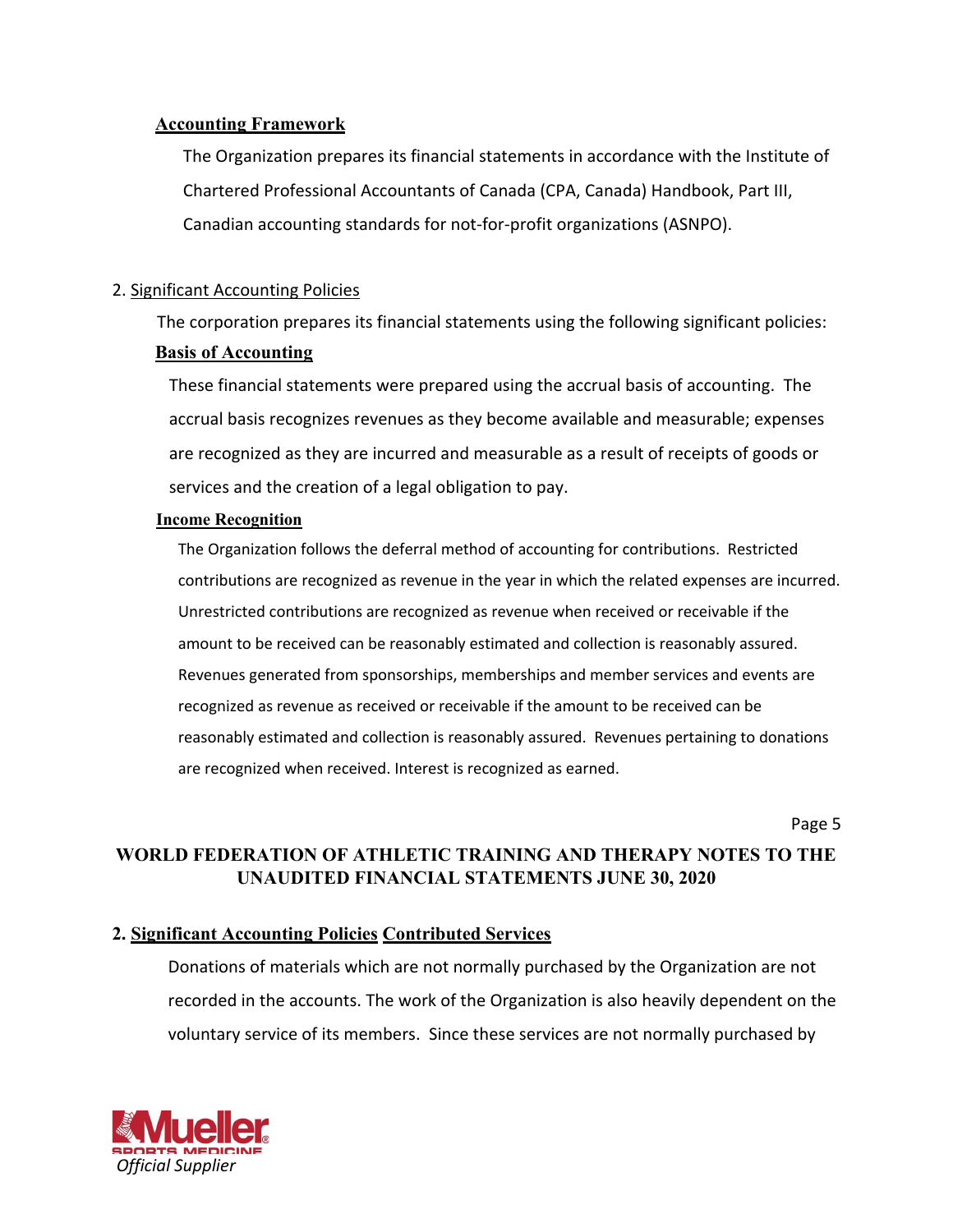the Organization, and because of the difficulty of determining their fair value, the value of donated volunteer services is not recognized in these statements.

### **Estimates**

The Corporation's financial statements includes management estimates and assumptions that affect the reported amount of assets and liabilities, and disclosure of contingent assets and liabilities at the date of the financial statements, and the reported amount of revenues and expenses during the reported period. These estimates are reviewed periodically, and, as adjustments become necessary, they are reported in earnings in the period in which they become known. During the current year, management has recorded, into the accounts, estimates pertaining certain accrued liabilities.

## **Income Taxes**

The organization is exempt from income tax in Canada as a not-for-profit organization under Section 149(1)(l) of the Income Tax Act (Canada).

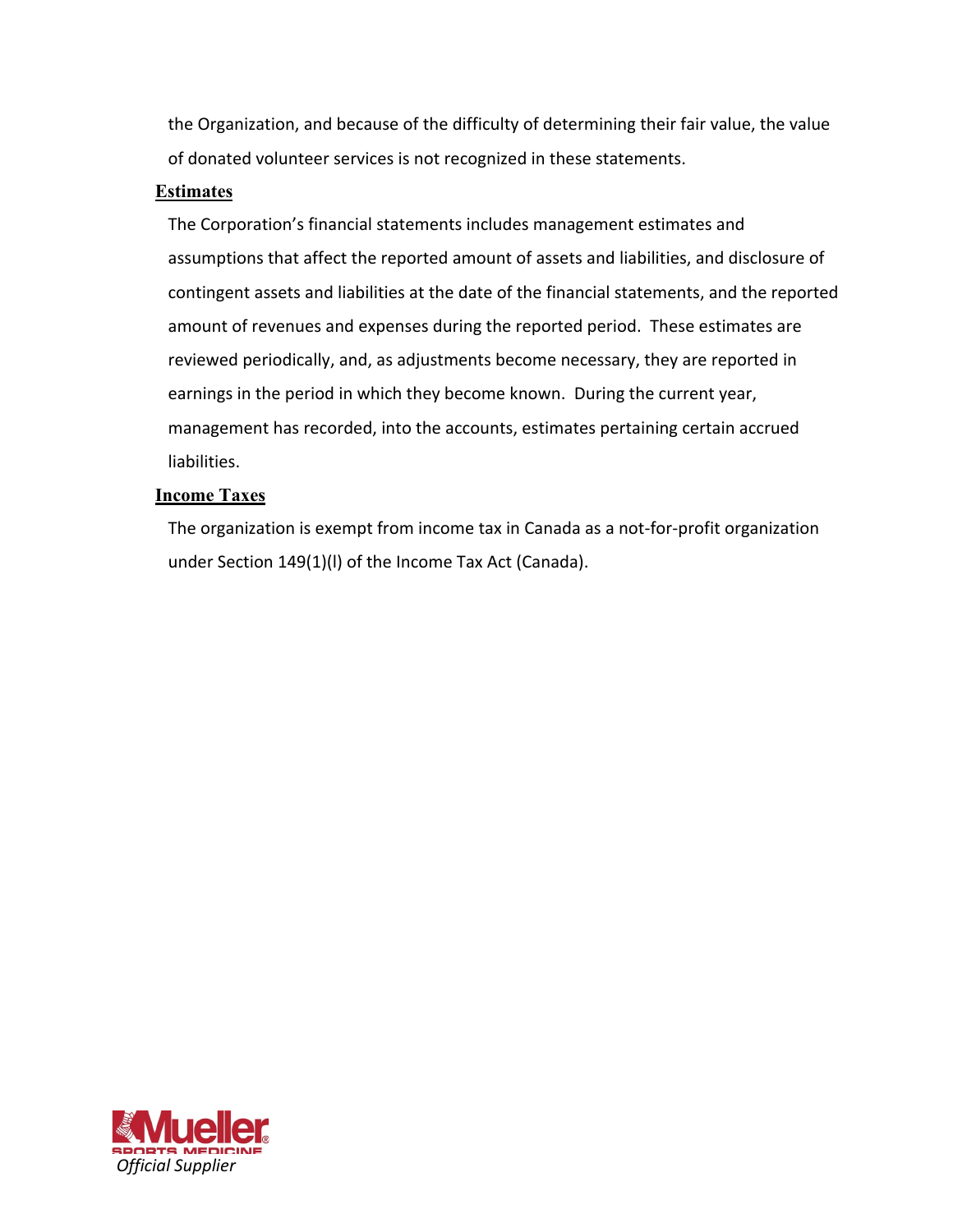# **Appendix C: Committee Reports**

# Academic Institutions Committee Submitted By: Brian Zeller, WFATT EC Liaison

## Committee Members:

- Scott Lawrence, Anthony Breitbach, Valerie Herzog, Ella Been, Oliver Blenkinsop
- WFATT EC Liaisons: Brian Zeller and Siobhan O'Connor

List of Activities and Accomplishments:

- Expanded number of member institutions
- Assisted in marketing efforts
- Started Academic Institutions member Facebook page to enhance collaboration and communication
- NATA News article on recruiting and supporting international students during their academic program

Future Initiatives:

- Currently surveying academic institution members on potential collaborations for students, faculty and research
- Developing a presentation proposal for the NATA Educators Conference in 2021
- Organizing a Q&A/Peer to Peer session with academic institutions regarding COVID planning, implementation
- Continued involvement in institution recruitment

Additional Comments:

education in the control of

• COVID has changed academia for the foreseeable future. The committee is focused on ways we can work together to enhance Athletic Training and Therapy

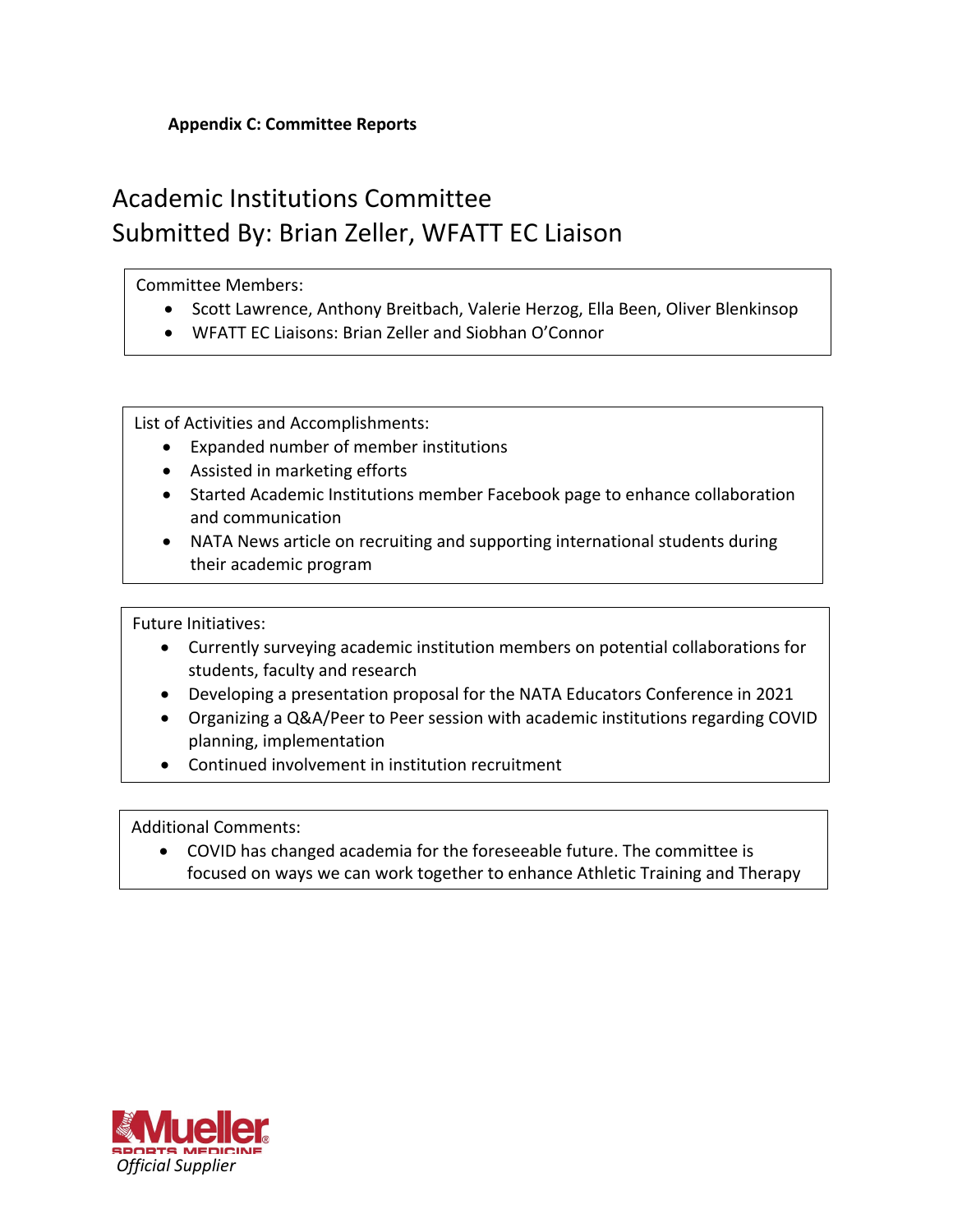# Education and Research Committee Submitted By: R Moss (Chair)

Committee Members:

- Richard Moss (Chair)
- Colin King
- Sentaro Koshida
- Hideyuki "E" Izumi
- Peter Friesen
- Stavros Daoukas
- Larry Leverenz (WFATT Liaison)

List of Activities and Accomplishments:

- Reviewed first draft of WFATT Academic Program Development Guidelines
- Reviewed first draft of WFATT Request to Survey Guidelines
- Completed review and shortlisting of abstract submissions for WFATT World Congress, Japan.

Future Initiatives:

- Finalize 2<sup>nd</sup> Edition of WFATT Academic Program Development Guidelines
- Organize Educational Summit to be integrated into WFATT World Congress, Canada.
- Complete review and shortlisting of abstract submission for WFATT World Congress, Canada.
- Take over hosting of WFATT international webinar series from G. Bergeron
- Work with WFATT Marketing Committee to host WFATT online international iournal club

Additional Comments:

- P. Friesen stepped down from his role on the Committee
- R. Moss stepped down as Chair of the Committee
- S. Daoukas was invited to join the Committee